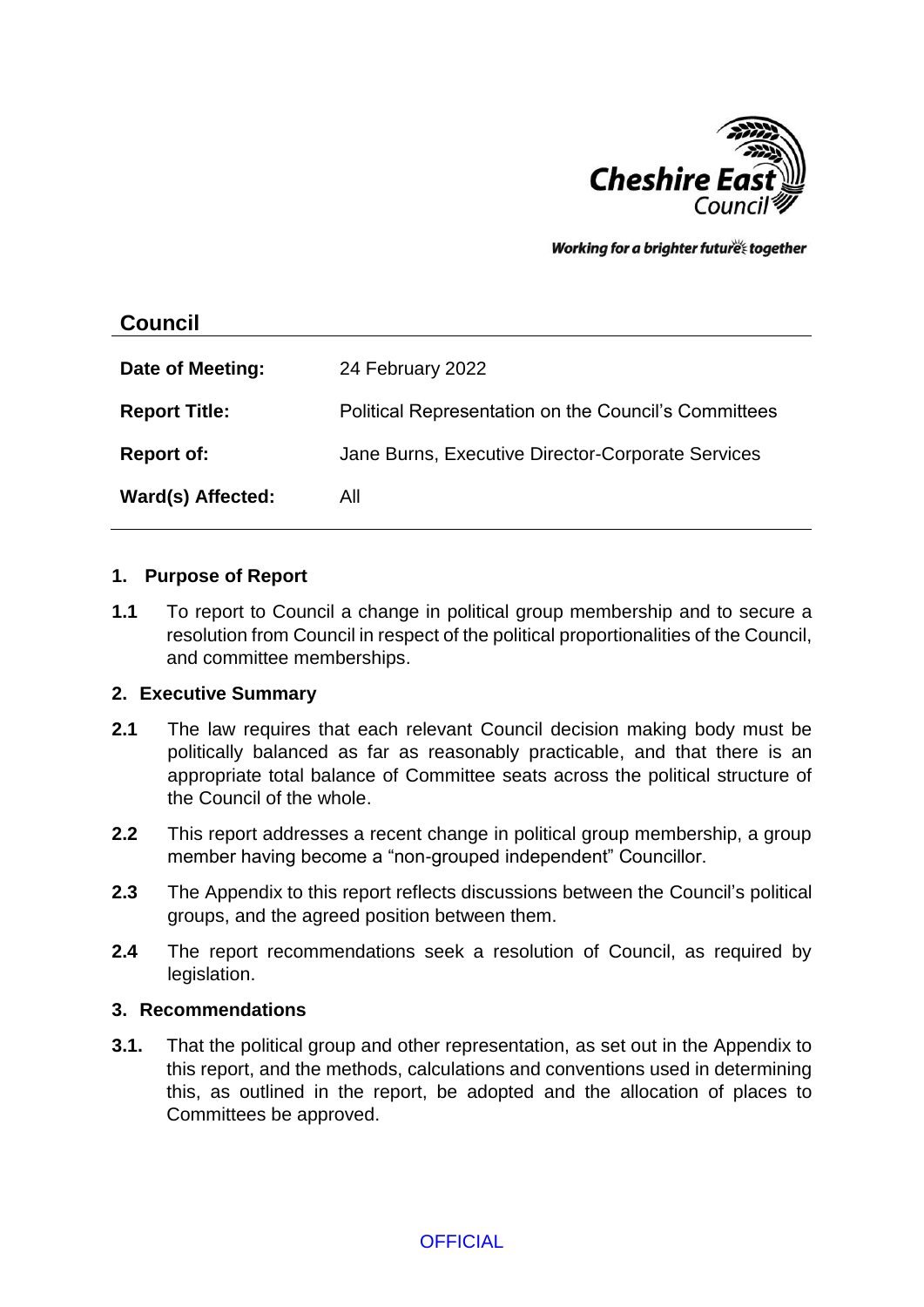## **4. Reasons for Recommendations**

**4.1.** In order to ensure compliance with legislation.

## **5. Other Options Considered**

**5.1.** This section is not applicable as legislation requires the Council's political representation on committees, and its political structure, to be reviewed upon a change in political group membership.

## **6. Background**

- **6.1.** The Appendix sets out the political representation on committees, this being based on the political structure of the Council as a whole.
- **6.2.** The proportionalities in the Appendix have been arrived at by the following methods and conventions:
	- applying the relevant percentage to each body
	- rounding up from 0.5 and above, and rounding down below 0.5
	- where rounding up would result in more than one political Group receiving an additional seat, and the total allocation of seats exceeding what is required, the Group having the lowest residual entitlement will not receive an additional seat
	- where the required number of members for a decision-making body cannot be achieved using the above methods and calculations, the political group having the largest residual entitlement for that body will be entitled to be awarded the additional place (e.g. if one group is entitled to 4.25 places, and another group is entitled to 1.48 places, the first group will be awarded 4 places on the body in question, and the second group will be awarded 2 places)
	- where two or more political Groups have an identical residual percentage, the agreement of one Group to sacrifice a seat will be observed. Alternatively, the matter will be resolved by the toss of a coin.

# **7. Consultation and Engagement**

**7.1.** In preparing the Appendix to this report, consultation took place with the Council's political groups, and with the non-grouped independent Members, who agreed its contents.

# **8. Implications**

# **8.1. Legal**

**8.1.1.** The Local Government (Committees and Political Groups) Regulations 1990, made pursuant to the Local Government and Housing Act 1989, make provisions in respect of the political group representation on a local

# **OFFICIAL**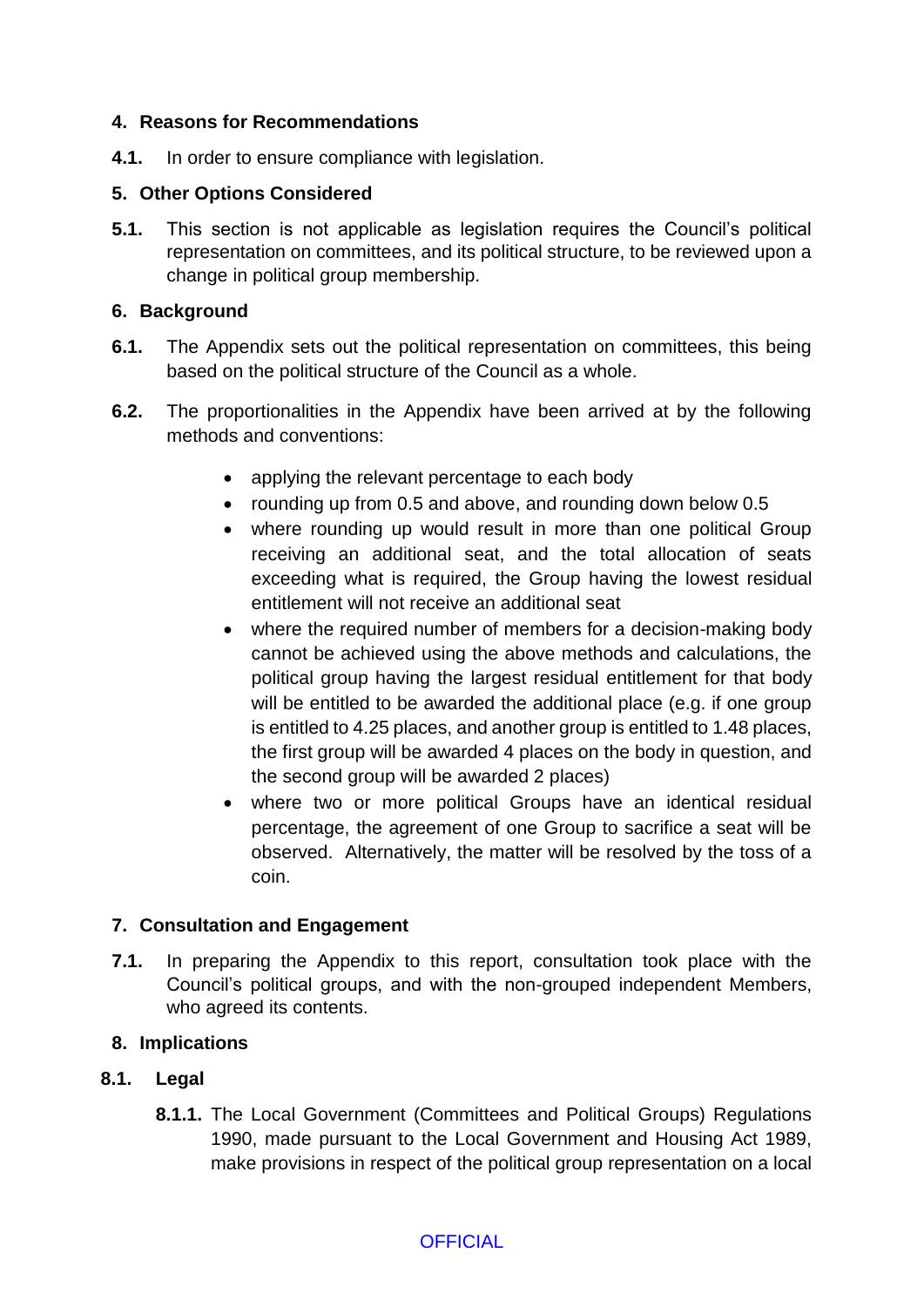authority's committees, in relation to the overall political composition of the Council. The legislation applies to overview and scrutiny committees and the decision-making committees and sub committees of the Council.

- **8.1.2.** The legislation requires that, where proportionality applies, and seats are allocated to different political groups, the authority must abide by the following principles, so far as is reasonably practicable:
- **8.1.3.** Not all of the seats can be allocated to the same political group (ie there are no single-group committees).
- **8.1.4** The majority of the seats on the body are to be allocated to a political group with a majority membership of the authority.
- **8.1.5.** The total number of seats on all ordinary committees and sub committees allocated to each Political Group bears the same proportion to the proportion on the full Council.
- **8.1.6.** The proposals contained in this report meet the requirements of the legislation.
- **8.1.7.** The 1990 Regulations require Political Group Leaders to notify the Proper Officer of the Groups' nominations to the bodies in question.

## **8.2 Finance**

**8.2.1**. There are no direct financial implications.

## **8.3 Policy**

**8.3.1** There are no direct implications for policy.

## **8.4 Equality**

**8.4.1** There are no direct implications for equality.

## **8.5 Human Resources**

**8.5.1** There are no direct human resource implications.

## **8.6 Risk Management**

**8.6.1** Failure to comply with the Act and Regulations when appointing its committee memberships would leave the Council open to legal challenge.

## **8.7 Rural Communities**

**8.7.1** There are no direct implications for rural communities.

# **8.8 Children and Young People/Cared for Children**

**8.8.1** There are no direct implications for children and young people/Cared for Children.

# **OFFICIAL**